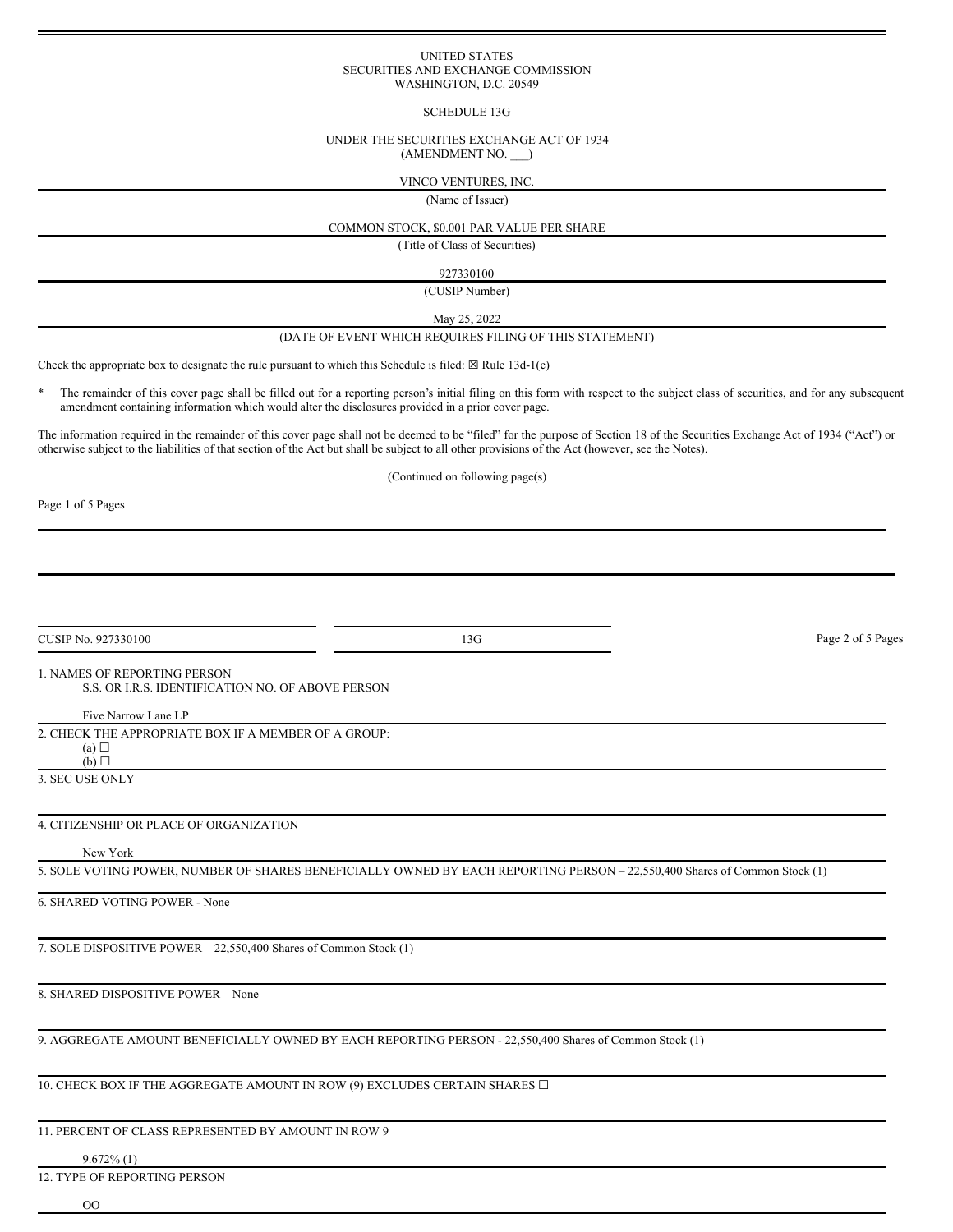| ITEM 1 (a) NAME OF ISSUER: Vinco Ventures, Inc., a Nevada corporation                   |                                                     |
|-----------------------------------------------------------------------------------------|-----------------------------------------------------|
| ITEM 1 (b) ADDRESS OF ISSUER'S PRINCIPAL EXECUTIVE OFFICES:                             |                                                     |
|                                                                                         |                                                     |
| ITEM 2 (a) NAME OF PERSON FILING: Five Narrow Lane LP                                   |                                                     |
| ITEM 2 (b) ADDRESS OF PRINCIPAL BUSINESS OFFICE OR, IF NONE, RESIDENCE:                 |                                                     |
| 510 Madison Avenue, Suite 1400, New York, NY 10022                                      |                                                     |
|                                                                                         |                                                     |
| ITEM 2 (d) TITLE OF CLASS OF SECURITIES: Common Stock, \$0.001 par value per share      |                                                     |
|                                                                                         |                                                     |
| ITEM 3 IF THIS STATEMENT IS FILED PURSUANT TO RULE 13D-1(B) OR 13D-2(B): Not applicable |                                                     |
|                                                                                         |                                                     |
| (a) AMOUNT BENEFICIALLY OWNED: 22,550,400 Shares of Common Stock (1)                    |                                                     |
|                                                                                         |                                                     |
| (c) NUMBER OF SHARES AS TO WHICH SUCH PERSON HAS:                                       |                                                     |
| (i) SOLE POWER TO VOTE OR DIRECT THE VOTE                                               |                                                     |
|                                                                                         |                                                     |
| (ii) SHARED POWER TO VOTE OR DIRECT THE VOTE                                            |                                                     |
|                                                                                         |                                                     |
| (iii) SOLE POWER TO DISPOSE OR TO DIRECT THE DISPOSITION OF                             |                                                     |
|                                                                                         |                                                     |
| (iv) SHARED POWER TO DISPOSE OR TO DIRECT THE DISPOSITION OF                            |                                                     |
|                                                                                         |                                                     |
|                                                                                         |                                                     |
|                                                                                         |                                                     |
|                                                                                         |                                                     |
| 13G                                                                                     | Page 4 of 5 Pages                                   |
|                                                                                         | ITEM 5 OWNERSHIP OF FIVE PERCENT OR LESS OF A CLASS |

Not applicable

ITEM 6 OWNERSHIP OF MORE THAN FIVE PERCENT ON BEHALF OF ANOTHER PERSON

Not applicable

ITEM 7 IDENTIFICATION AND CLASSIFICATION OF THE SUBSIDIARY WHICH ACQUIRED THE SECURITY BEING REPORTED ON BY THE PARENT HOLDING COMPANY

Not applicable

ITEM 8 IDENTIFICATION AND CLASSIFICATION OF MEMBERS OF A GROUP

# Not applicable

ITEM 9 NOTICE OF DISSOLUTION OF GROUP